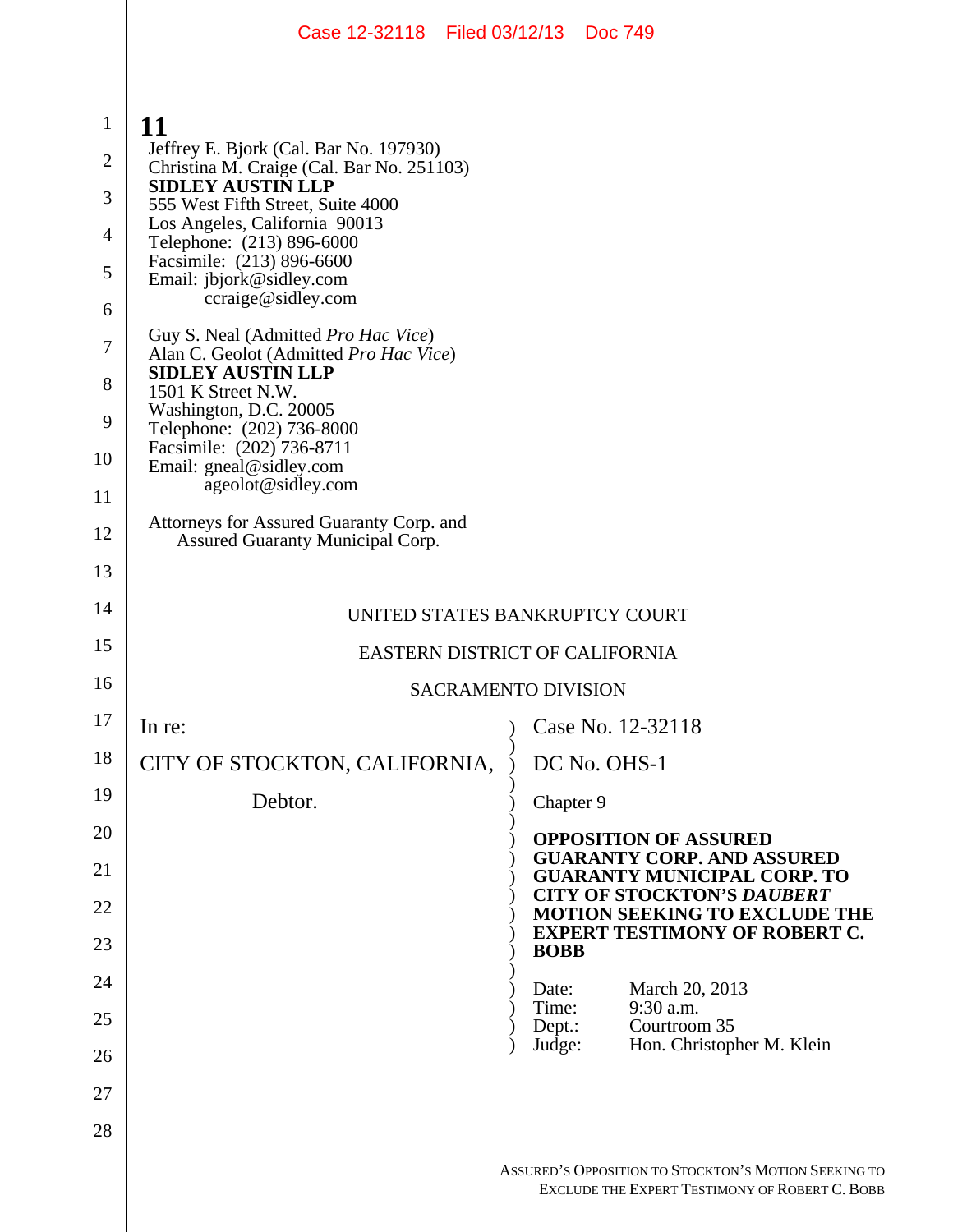#### Case 12-32118 Filed 03/12/13 Doc 749

Assured Guaranty Corp. and Assured Guaranty Municipal Corp. (collectively, "Assured"), by their undersigned counsel, respectfully submit this Opposition in response to the City of Stockton's ("Stockton" or the "City") Objection to the Declaration and Expert Report of Robert C. Bobb Pursuant To Federal Rule of Evidence 702 and Daubert v. Merrell Dow Pharmaceuticals, Inc. (the "Motion") [Dkt. 705]. Assured requests that the Court deny the City's Motion because Bobb is a properly qualified expert whose opinions, as offered in his Declaration and Expert Report (the "Bobb Declaration" and "Bobb Report," respectively) [Dkt. Nos. 641 & 642], meet the requirements of Federal Rule of Evidence 702 and Daubert v. Merrell Dow Pharmaceuticals, Inc., 509 U.S. 579 (1993) ("Daubert") and will assist the Court in understanding the issues in this case.

## **I. INTRODUCTION**

Assured filed the Declaration and Expert Report of Robert Bobb with its December 14, 2012 Supplemental Objection to Stockton's Chapter 9 Petition and Statement of Qualifications ("Supplemental Objection") [Dkt. No. 638]. The Bobb Report evaluates the City's financial condition and analyzes the steps that the City took, and should have taken, to respond to its financial difficulties. In particular, drawing on more than 40 years of executive management experience in both the private and public sectors, Bobb examined the City's operational decisions in response to the City's financial distress and its failure to take steps to cut costs and generate new revenue prior to seeking relief in Chapter 9. These matters of fact are at the center of the City's financial solvency and its purported good faith decision to file for bankruptcy for purposes of 11 U.S.C. § 921(c).

In its Motion, the City moves this Court to strike the entirety of the Bobb Declaration and Bobb Report, or, in the alternative, as described below, to strike portions of the Bobb Declaration and Bobb Report as unreliable. Mot. at 10:10-18. The City's Motion should be denied. There is no need for the Court to reach these issues prior to a hearing on the merits, given that the Court will act as the factfinder in this case. That alone justifies denial of the City's Motion. Clearly, the substance of the Bobb Declaration and Bobb Report is relevant to the Court's evaluation of the City's claim of insolvency under 11 U.S.C. § 109(c)(2). Similarly, the City's argument that Bobb offered a legal conclusion is nonsensical, and its criticisms of the reliability of Bobb's conclusions are unfounded.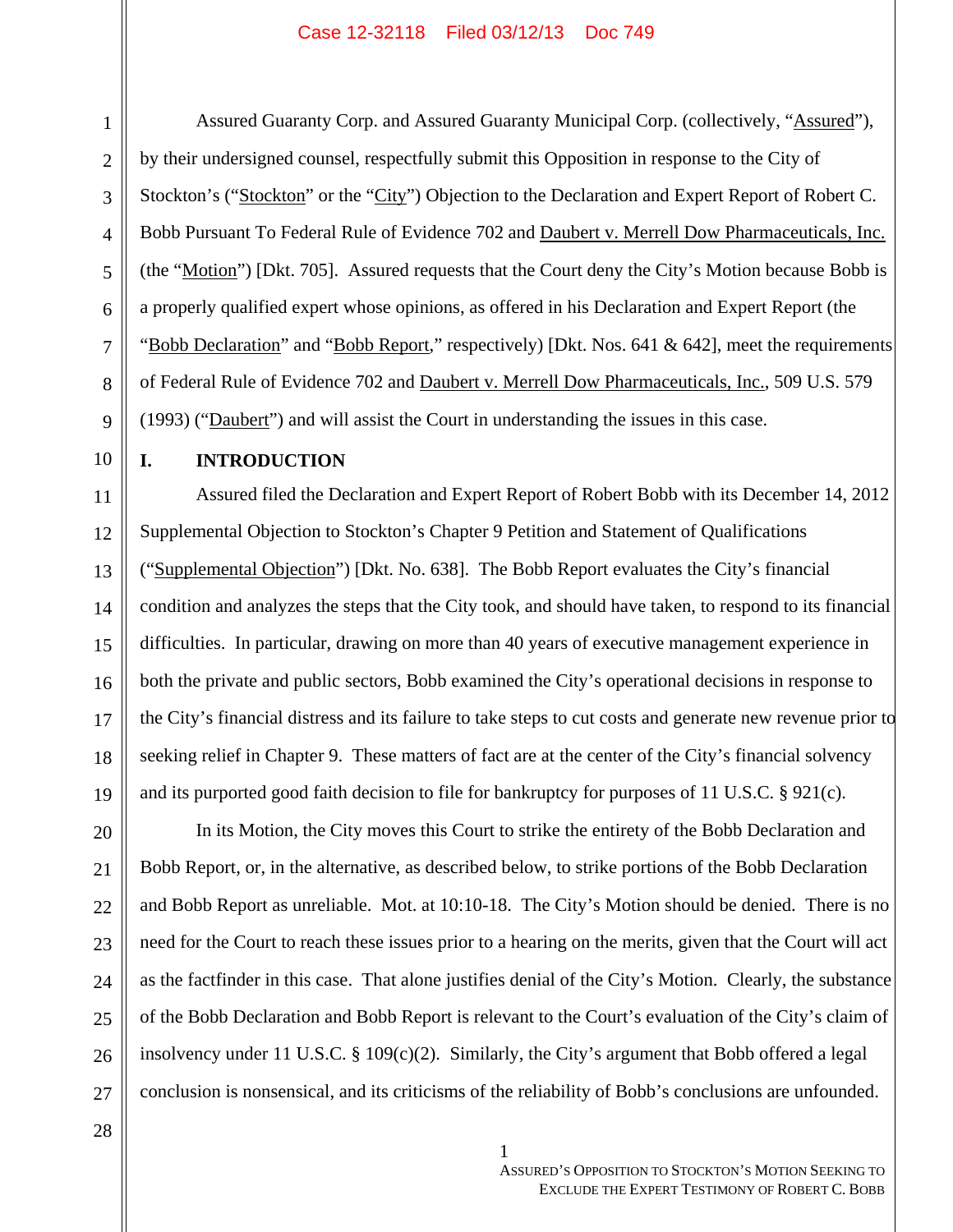# **II. LEGAL STANDARD**

Federal Rule of Evidence  $702<sup>1</sup>$  permits "a witness who is qualified as an expert by knowledge, skill, experience, training, or education" to give opinion testimony, provided that the expert's specialized knowledge "will help the trier of fact to understand the evidence or to determine a fact in issue," and further provided that "the testimony is based on sufficient facts or data . . . [and] is the product of reliable principles and methods[,] and the expert has reliably applied the principles and methods to the facts of the case." Fed. R. Evid. 702; Daubert, 509 U.S. at 597 (establishing a "gatekeeping role" for courts regarding the admissibility of expert testimony); see also Kumho Tire Co. v. Carmichael, 526 U.S. 137 (1999). If an expert's testimony is grounded in the expert's area of specialized knowledge, based on sound data and reliable methodology, and soundly applied to the facts of the case, the testimony should be admitted. Daubert, 509 U.S. at 597; see also Daubert v. Merrell Dow Pharms., Inc., 43 F.3d 1311, 1315 (9th Cir. 1995) ("Daubert II").

Where there is no jury and the Court is the trier of fact, the Court "does not have the sort of 'gatekeeping' function envisioned and discussed in Daubert and the Note to Rule 702." Frye v. Ayers, 2009 U.S. Dist. LEXIS 124339, at \*12, 14 (E.D. Cal. May 11, 2009). That is, the Court may hear the evidence and make reliability determinations in the context of trial and exclude or disregard the evidence that does not meet the reliability standard of FRE 702. Id. at  $*12-13$  (quoting In re Salem, 465 F.3d 767, 776-77 (7th Cir. 2006)) (further citations omitted); <u>see also CFM Comme'ns</u>, LLC v. Mitts Telecasting Co., 424 F. Supp. 2d 1229, 1233 (E.D. Cal. 2005) ("The concerns about admitting expert legal opinion may be lessened where, as here, a court sits as trier of fact.").

# **III. ARGUMENT**

As demonstrated below, the City's arguments to set aside the Bobb Declaration and Bobb Report act only to shield the Court from reliable and relevant expert testimony. They should be rejected.

 1 The Federal Rules of Evidence are made applicable to cases under the Bankruptcy Code by Rule of Bankruptcy Procedure 9017.

1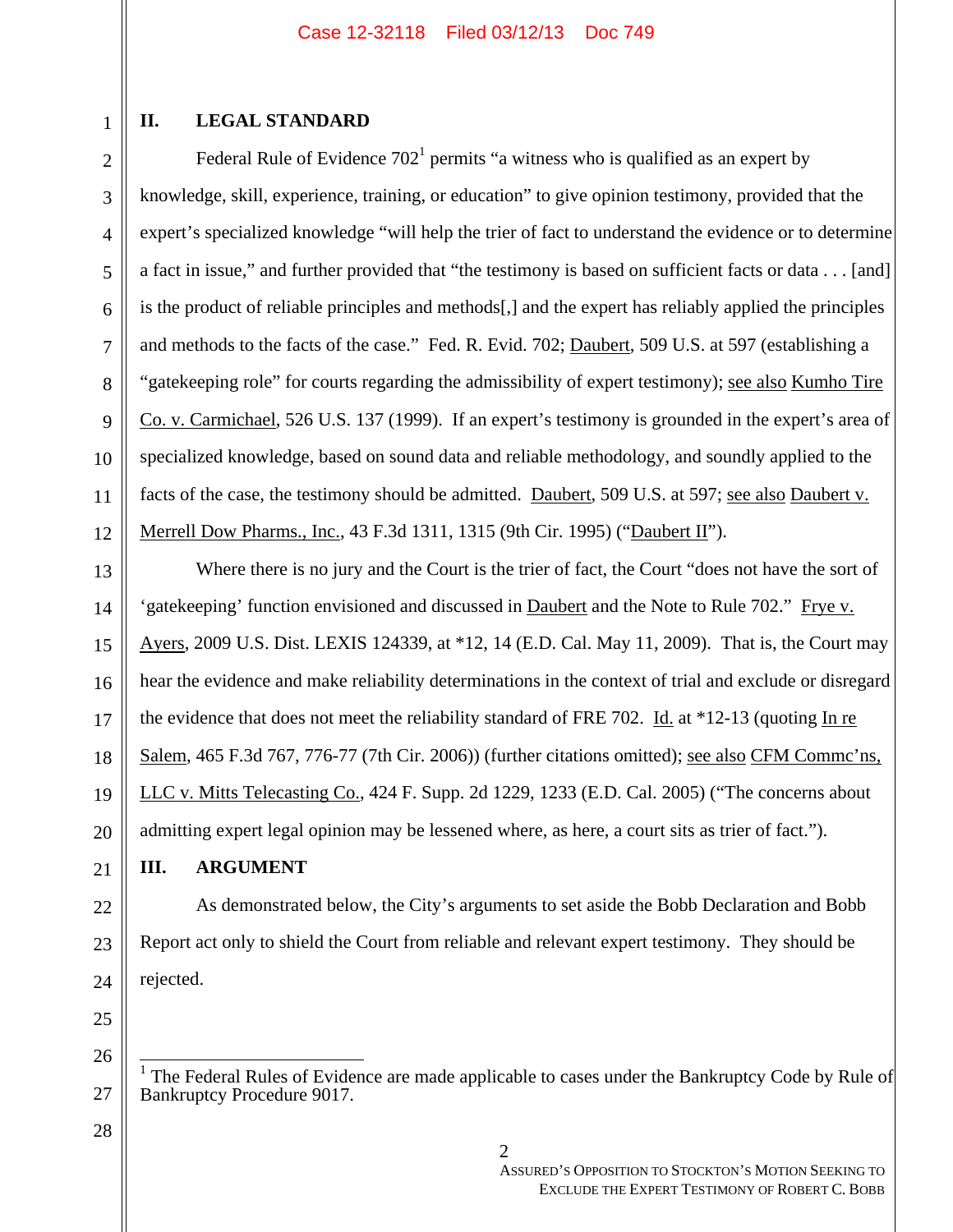1

2

3

4

5

6

7

8

9

10

11

12

13

14

15

16

17

18

19

20

21

22

## **A. Excluding All Or Part Of The Bobb Declaration And Bobb Report Is Unnecessary And Premature.**

The City's request that the Court exclude the Bobb Declaration and Bobb Report in advance of an evidentiary hearing is wholly unnecessary because this Court will sit as the trier of fact. Although Daubert is important in jury trials, "there is less need for the gatekeeper to keep the gate when the gatekeeper is keeping the gate only for himself. Thus, we relax Daubert's application for bench trials." David E. Watson, P.C. v. United States, 668 F.3d 1008, 1015 (8th Cir. 2012) (citations and internal quotation marks omitted); see also Volk v. United States, 57 F. Supp. 2d 888, 896 (N.D. Cal. 1999).

Rather than acting to exclude evidence at the outset of a trial, the Court is in a better position "to hear the evidence and make its reliability determination during, rather than in advance of, trial." In re Salem, 465 F.3d 767, 777 (7th Cir. 2006); see also Gibbs v. Gibbs, 210 F.3d 491, 500 (5th Cir. 2000) ("Most of the safeguards provided for in **Daubert** are not as essential in a case such as this where a district judge sits as the trier of fact in place of a jury."). The Court not only has "substantial discretion" to proceed in this way, see In re Trigem Am. Corp., 2010 Bankr. LEXIS 6274, at \*2-3 (Bank. C.D. Cal. Apr. 27, 2010) (denying a Daubert motion), but this "careful review of burdens of proof and vigorous cross-examination [and] not the exclusion of witnesses" is the "preferred approach." Id. at  $*3$  (citing Kumho, 526 U.S. at 141-42 (emphasis added). To the extent that "certain methodologies are suspect or … mistakes were made go[es] more to the weight of the testimony, not to its admissibility." Trigem, 2010 Bankr. LEXIS 6274, at \*2-3 (citations omitted); see also Salem, 465 F.3d at 777 (noting the court's ability to "separate[e] out what the witness is an expert in and what he is not").

Further, bankruptcy courts when evaluating eligibility routinely admit and consider evidence submitted by objecting parties as to whether a municipal debtor pursued alternatives to bankruptcy and whether particular options were available and feasible for a municipality to pursue. See, e.g., In re City of Vallejo, 2008 Bankr. LEXIS 4433, at \*5-59 (Bankr. E.D. Cal. Sep. 5, 2008) (considering in detail numerous options proposed by the objector's expert for revenues the city should have pursued or cuts it should have made, evaluating the relative credibility of the parties' witnesses after

 $\parallel$  3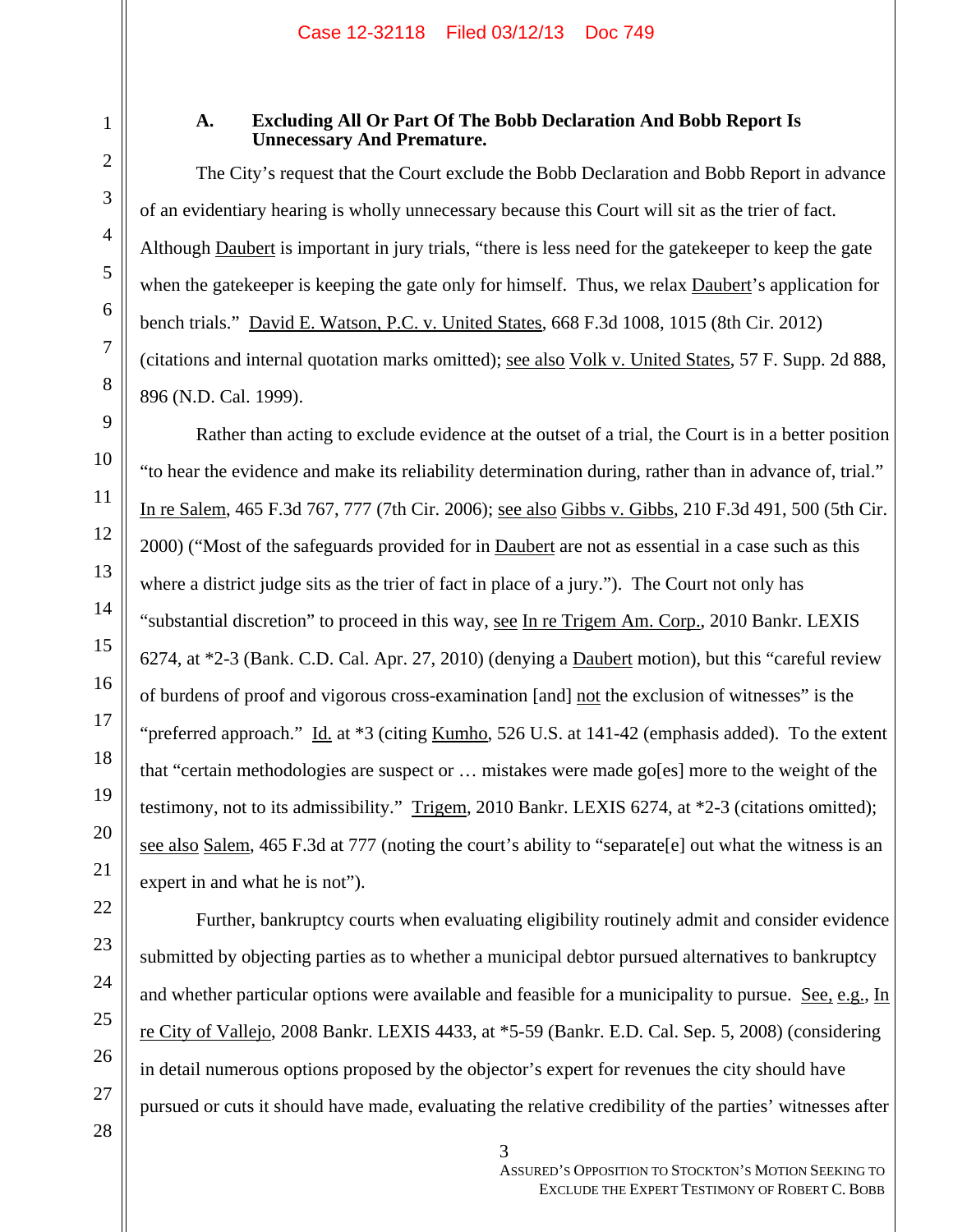#### Case 12-32118 Filed 03/12/13 Doc 749

6 8 10 12 14 16 live testimony, comparing the city's actual post-petition results to its projected results, and evaluating insolvency, not only under the city's current budget, but a more austere budget); In re City of Bridgeport, 132 B.R. 85, 92 (Bankr. D. Conn. 1991) ("If Bridgeport is able to and does raise taxes and/or reduce spending enough to balance its budget, it will be able to pay its bills as they become due. . . . [That] scenario is a self-evident statement of solvency."); In re Town of Westlake, 211 B.R. 860, 863 (Bankr. N.D. Tex. 1997) (failing to accept debtor's representation that "it has insufficient revenue to continue to operate as a viable municipality and to continue to provide basic municipal services to its citizens" and noting "insufficient credible proof of such insolvency" after hearing testimony from objectors' experts about city's adoption of a budget with a projected monthly deficit yielding a final cash deficit for the year, which included expenditures not contained in previous budgets); In re N.Y. Off-Track Betting Corp., 427 B.R. 256, 282 (Bankr. S.D.N.Y. 2010) (finding that the debtor had filed in good faith under § 921 only after it considered the debtor's discussions regarding "the work that needed to be done to save" the debtor, including certain options suggested by the objector, which the debtor incorporated into its business plan). These decisions recognize that a municipality's decisions prior to bankruptcy and in contemplation of bankruptcy are relevant to insolvency and/or good faith in filing a bankruptcy petition and ought to be considered in the context of a broader evidentiary trial.

The City's Motion would act only to preemptively deprive the Court of its opportunity to hear relevant evidence. As the Court is "fully prepared and able to critically evaluate [the] qualifications and opinions" of the experts for both sides after hearing them presented at the hearing on the merits, Frye, 2009 U.S. Dist. LEXIS 124339, at \*13, the City's pre-hearing Daubert challenge should be summarily denied.

1

2

3

4

5

7

9

11

13

15

17

18

19

20

21

22

23

24

25

26

### **B. Bobb's Expert Testimony Is Relevant And Will Assist The Court In Resolving Whether The City Is Eligible For Relief Under Chapter 9.**

The City has attempted to portray the Bobb Declaration and Bobb Report as wholly irrelevant to the core issues presented in this case. Rule 702 requires that the expert's specialized knowledge "help the trier of fact to understand the evidence or to determine a fact in issue." In other words, the expert's testimony must be relevant. Daubert, 509 U.S. at 591 ("This condition goes

 $\parallel$  4

ASSURED'S OPPOSITION TO STOCKTON'S MOTION SEEKING TO EXCLUDE THE EXPERT TESTIMONY OF ROBERT C. BOBB

27 28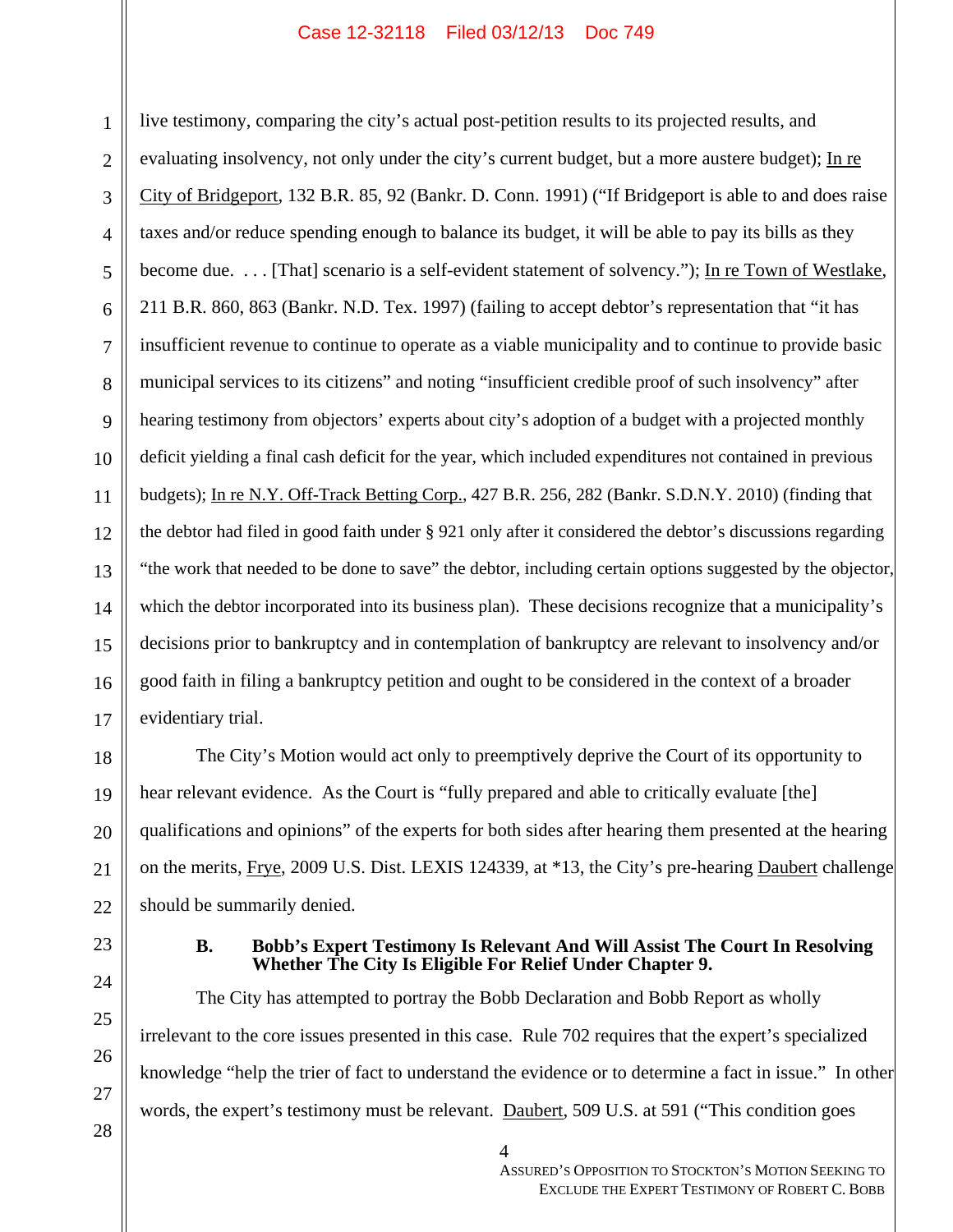primarily to relevance."). Of course, "[e]xpert testimony which does not relate to any issue in the case is not relevant and, ergo, non-helpful." Id. (quoting 3 Weinstein & Berger ¶ 702[02], p. 702-18). In this case, Bobb has offered expert opinion on matters that "logically advance[] a material aspect of" Assured's eligibility objections. Daubert II, 43 F.3d at 1315. In particular, the Bobb Report addresses matters relevant to determining whether the City has met the statutory requirements of insolvency under 11 U.S.C. § 109(c)(2), and whether the City filed its petition in good faith under 11 U.S.C. § 921(c).

The City claims that the Bobb Declaration and Bobb Report cannot support his ultimate conclusion that the City "cannot make the required showing that it was insolvent when it filed for chapter 9 relief at the end of June 2012." Mot. at 4:26-29 (quoting Bobb Dec. ¶ 9; Bobb Report at 2- 3). However, in determining whether the City meets the Bankruptcy Code's definition of insolvency, this Court must decide whether the City "deliberately budget[ed and] spen[t] itself into insolvency ... when other realistic avenues and scenarios [were] possible." In re Town of Westlake, 211 B.R. 860, 864 (Bankr. N.D. Tex. 1997). Essentially, before a city can demonstrate that it is insolvent, it must first prove that it attempted to solve its financial problems by taking the difficult steps of cutting services and raising revenue. See id. at 867 (dismissing Chapter 9 petition because the debtor had not first explored service cuts). This is particularly the case when the City itself is picking and choosing which debts it makes itself liable for and renders itself unable to meet for the purposes of demonstrating prospective insolvency. The Bobb Declaration and Bobb Report are helpful and relevant to this determination. The Bobb Report explicitly examines the very issue central to the insolvency analysis: whether the City "engaged in the hard work of deciding on the City's priorities in the provision of services—what were 'Must Have' and what were 'Nice to Have' services." Bobb Report at 29.

 $\parallel$  5 Furthermore, Bobb's testimony is relevant to whether the City acted in good faith in filing its petition. Before a municipal debtor can file in good faith for purposes of 11 U.S.C. § 921(c), it must pursue alternative avenues to bankruptcy. See N.Y. Off-Track Betting, 427 B.R. at 282; 6 COLLIER ON BANKRUPTCY ¶ 921.04[2]. Bobb's testimony shows the ways that the City "has not followed the steps cities in crisis should and typically do take…." Bobb Report at 22-25, 30. To be sure, the City

ASSURED'S OPPOSITION TO STOCKTON'S MOTION SEEKING TO EXCLUDE THE EXPERT TESTIMONY OF ROBERT C. BOBB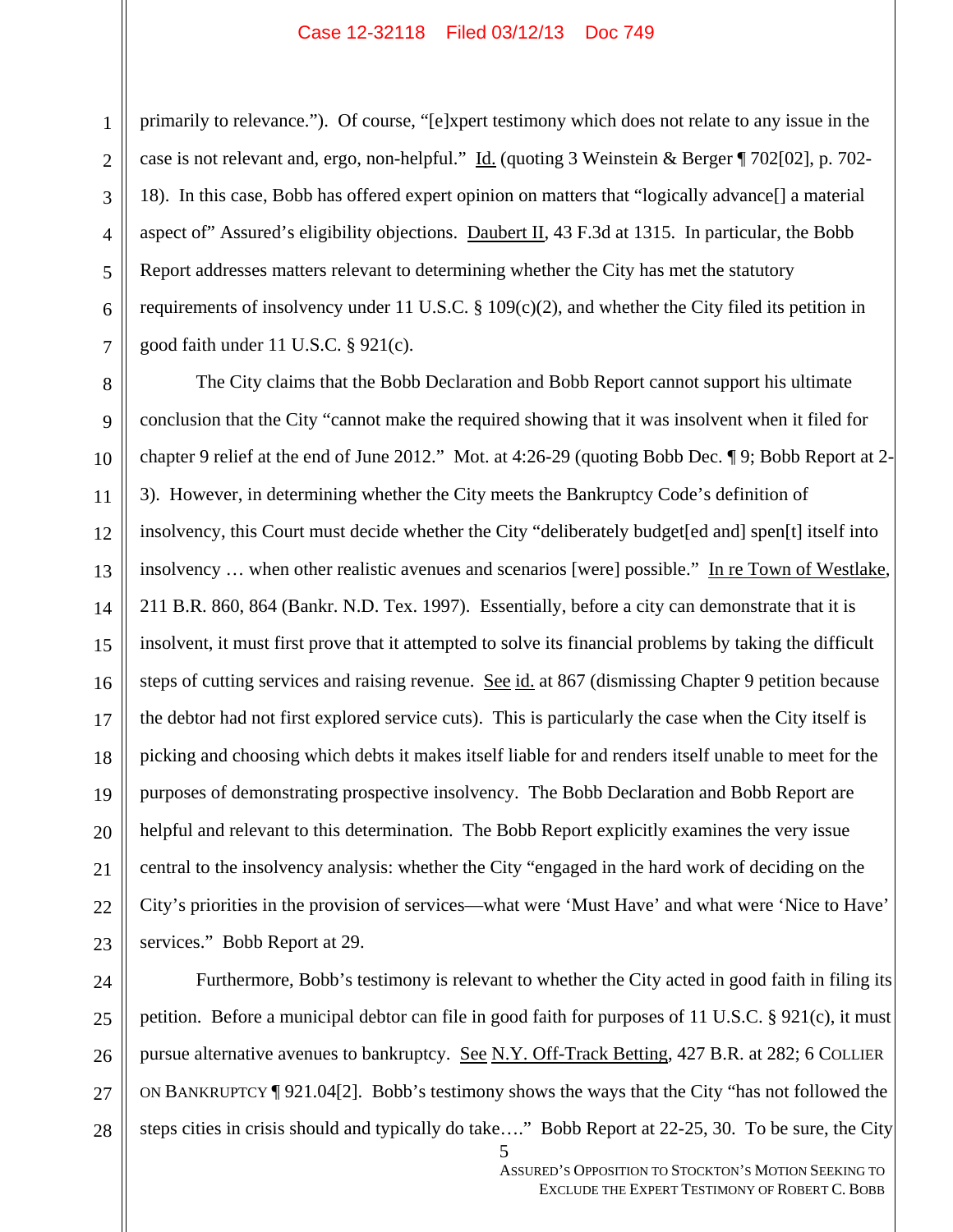argues that Bobb failed to "consider whether the City had good reason not to take the extreme steps suggested in the Bobb Report." Mot. 6: 3-4. Clearly, however, this argument is unrelated to the admissibility of Bobb's testimony and instead addresses the weight the Court should assign to this evidence—a matter properly relegated to the trial stage.

## **C. Bobb's Fact Statements Concerning The City's Failure To Seek Concessions from CalPERS Are Proper And Admissible.**

The City argues that the portion of the Bobb Report discussing the City's "failure to engage its largest creditor, CalPERS, in discussions about reducing the City's outstanding pension obligations" is inadmissible as a legal conclusion, to the extent that the testimony "is meant to apply to the City's satisfaction of its negotiation requirement." Mot. at 6:14-19. The City objects specifically to the statement's appearance of "implicit<sup>[]</sup> support [for] Assured's contention that the City has not satisfied the negotiation requirement of section  $109(c)(5)(B)$ ." The City's argument is meritless.

Assured and the other Objecting Parties<sup>2</sup> argue that the City's failure to seek concessions from CalPERS is relevant to determining whether the City satisfied the negotiation requirement of § 109(c). However, Bobb made no such legal conclusion. The Bobb Report simply highlights the City's choice not to negotiate with CalPERS and to wait to seek a hardship extension until November 2012 as demonstrative of the City's failure to exhaust all options in addressing its financial crisis. Bobb Report at 24-25. Bobb's statements on this subject were made in the context of his discussion of the need for a city in distress to "put all options on the table"—which would include holding discussions with the City's largest creditor. This was not an improper "opinion on an ultimate issue of law," Hangarter, 373 F.3d at 1016, but rather a description of steps that a city in financial straits should take. As such, Bobb's proposed steps described only fact—that the City did not negotiate with CalPERS, which was a significant step to address its financial problems that the City failed to take.

<sup>&</sup>lt;sup>2</sup> The "Objecting Parties" refers collectively to Assured, National Public Finance Guarantee Corporation, Franklin High Yield Tax-Free Income Fund and Franklin California High Yield Municipal Fund, and Wells Fargo Bank, National Association, in its role as indenture trustee.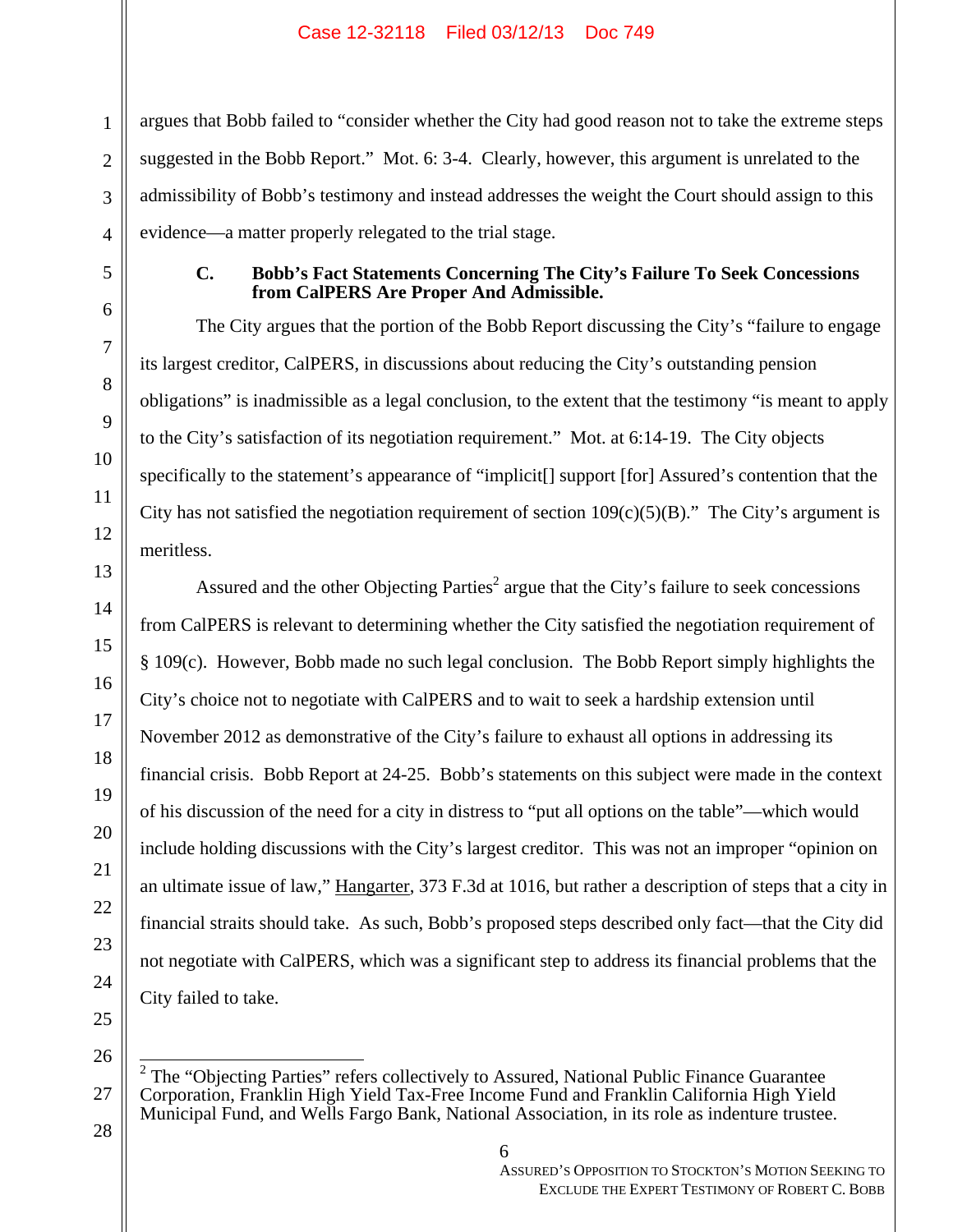# **D. Bobb's Expert Opinions As To Specific Proposals For Increasing Revenues And Cutting Costs Satisfy the Daubert Reliability Requirements.**

The City claims that Bobb's recommendations for generating additional revenue and cutting expenses are inadmissible because these opinions do not meet the reliability standard of FRE 702. $3$ See Mot. at 7-8. In particular, the City accuses Bobb of providing merely a "laundry list of tax measures" and "insist[ing]" on cuts without considering their feasibility. As described below, this statement ignores the substance of the Bobb Report, in particular the Alternative Model, which serves as the backbone of Bobb's opinions and is based on Bobb's extensive experience with cities in financial distress.

Under <u>Daubert</u>, "[t]he test for reliability ... 'is not the correctness of the expert's conclusions but the soundness of his methodology." Stilwell v. Smith & Nephew, Inc., 482 F.3d 1187, 1192 (9th Cir. 2007) (quoting Daubert II, 43 F.3d at 1318). Although expert testimony should not include "unsupported speculation and subjective beliefs," Guidroz-Brault v. Mo. Pacific R. Co., 254 F.3d 825, 829 (9th Cir. 2001), objections to the inadequacies of a study usually "are more appropriately considered an objection going to the weight of the evidence rather than its admissibility." Hemmings v. Tidyman's Inc., 285 F.3d 1174, 1188 (9th Cir. 2002).

The Bobb Report contains ample support to meet the reliability standard of Rule 702. Guidroz-Brault, 254 F.3d at 830-31 (requiring that expert testimony be "sufficiently founded on facts" under Rule 702). The Bobb Report is based upon the same opinion poll surveys relied upon by the City, Mot. at 7:13-15, a fair reading of which indicates voter support for tax increases, even if measures were put forward while the City is in bankruptcy. Bobb Report at 32; see also Ex. 106 at 2 (Report, Fairbank, Maslin, Maullin, Metz & Assoc. to R. Deis, Summary of Key Survey Findings from 2012 Voter Survey, Sept. 26, 2012) (concluding that "[a] 3/4 cent sales tax measure remains

 $\frac{1}{2}$ 

 $3$  The City specifically claims that the Bobb Report is deficient because it fails (i) to establish that Stockton's residents would have passed measures enacting new tax measure and fees; (ii) to undertake any analysis of the ramifications of the proposed tax increases; (iii) to determine whether the proposed tax increases would have prevented the City's insolvency; (iv) to provide an analysis of the impact of reducing department budgets by 15%; (v) to discuss the plausibility of lowering employee and retiree benefits; (vi) to investigate the feasibility of consolidating or privatizing some

27 28 City services; and (vii) to consider the administrative costs and delays inherent in enacting the Bobb Report's various proposals. Id.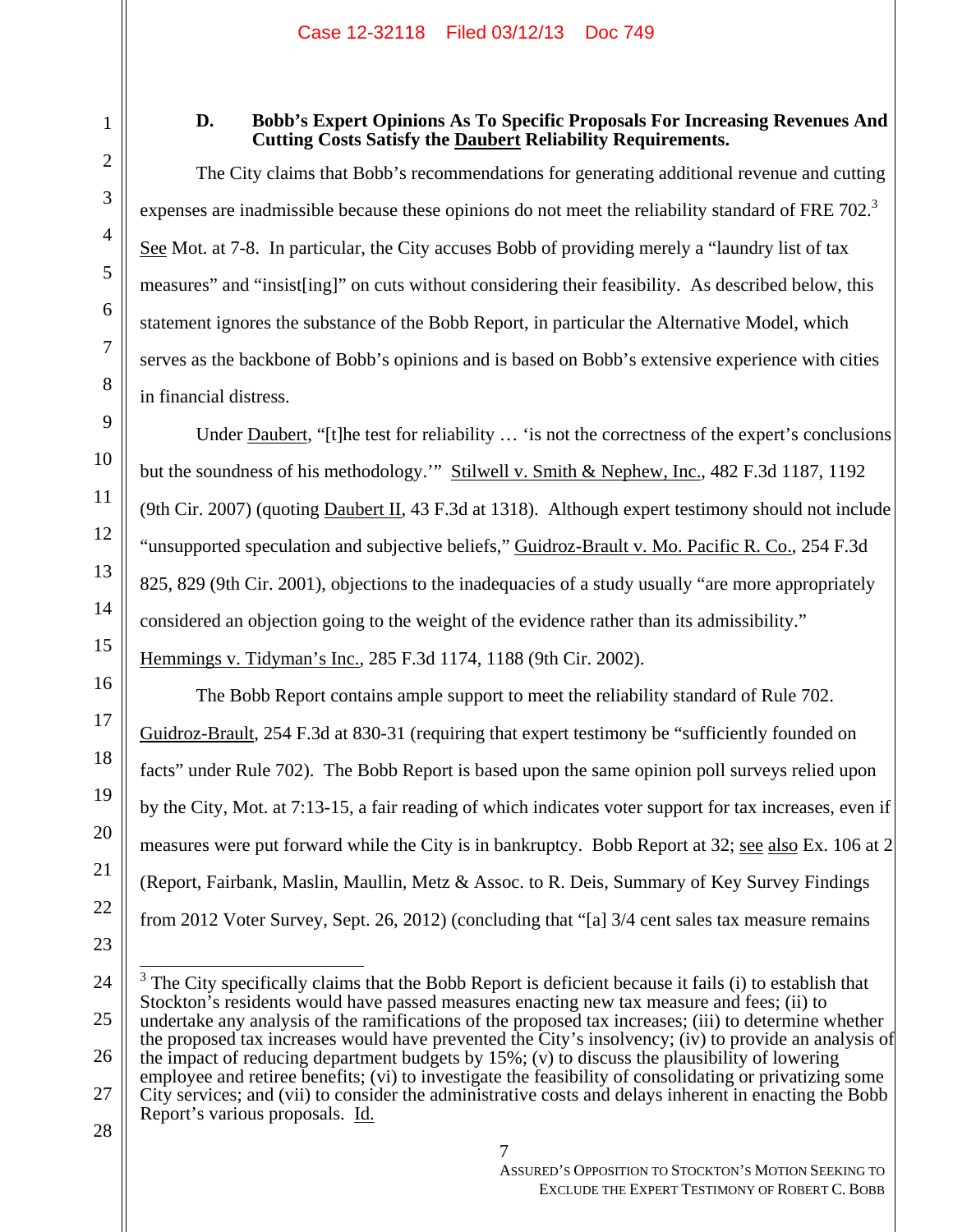### Case 12-32118 Filed 03/12/13 Doc 749

2 3 4 5 6 7 viable, even if it is put forward while the City remains in bankruptcy"). And, although the City criticizes Bobb's failure to conduct his own surveys, see Mot. at 7, the City ignores Bobb's outside research highlighting the success of tax proposals elsewhere in California, which together with the polling data suggests a strong likelihood that Stockton voters would have approved new taxes, even while the City sought relief in bankruptcy. Bobb Report at 34 (noting the high passage rates of tax increases and local revenue measures throughout California); see also Tod Newcombe, Tired of Service Cuts, California Cities Raise Taxes, GOVERNING, Nov 21, 2012.

8 9 10 11 12 13 14 15 16 17 18 19 20 21 22 23 24 25 Finally, the City ignores altogether the justifications for both tax and fee increases and budget cuts outlined in the Alternative Model, which answers the remaining evidentiary complaints lodged by the City. See Expert Report of Nancy L. Zielke ("Zielke Report") at 33-56; Bobb Report at 31 (incorporating the Alternative Model). A cursory review of both the Alternative Model and the Bobb Report—which are based on the Best Practice Guidelines<sup>4</sup> of the Government Finance Officers Association ("GFOA"), id. at 23—demonstrates that the Bobb Report is "sufficiently founded on facts." Guidroz-Brault, 254 F.3d at 830-31. Moreover, the Bobb Report is reliable, as it explains the bases for both cost reductions and increased revenue sources. E.g., Bobb Report at 36 (identifying Emergency Service Cost Recovery fees, common in several California cities and generating approximately \$1.6 million annually that does not require voter approval); see also Zielke Report at 40-44 (identifying multiple revenue opportunities, including privatization of underutilized assets); Bobb Report at 44 (proposing to end marina debt service payments and subsidies, \$732,000 in savings). Accordingly, the City's challenge to the Bobb Report's reliability is unfounded. The City's arguments go instead to the weight this Court should afford Bobb's conclusions at trial, not the admissibility of Bobb's opinions, as set forth in the Bobb Declaration and Bobb Report. As the Supreme Court itself has cautioned, a Daubert analysis must focus "solely on principles and methodology, not on the conclusions they generate." Daubert, 509 U.S. at 595. Athough the City's attacks on Bobb's conclusions may be appropriate for cross-examination, they do not provide any  $\overline{\phantom{a}}$ 

26 27 <sup>4</sup> Bobb's reliance on the GFOA standards is noteworthy because an important factor in assessing the reliability of an expert's proposed testimony is whether the principles on which the expert bases his opinions have been a "subject of peer review or publication." Daubert, 509 U.S. at 592-94; see also Kumho, 526 U.S. at 143 (extending Daubert to cover technical knowledge under Rule 702).

28  $\parallel$  8

1

ASSURED'S OPPOSITION TO STOCKTON'S MOTION SEEKING TO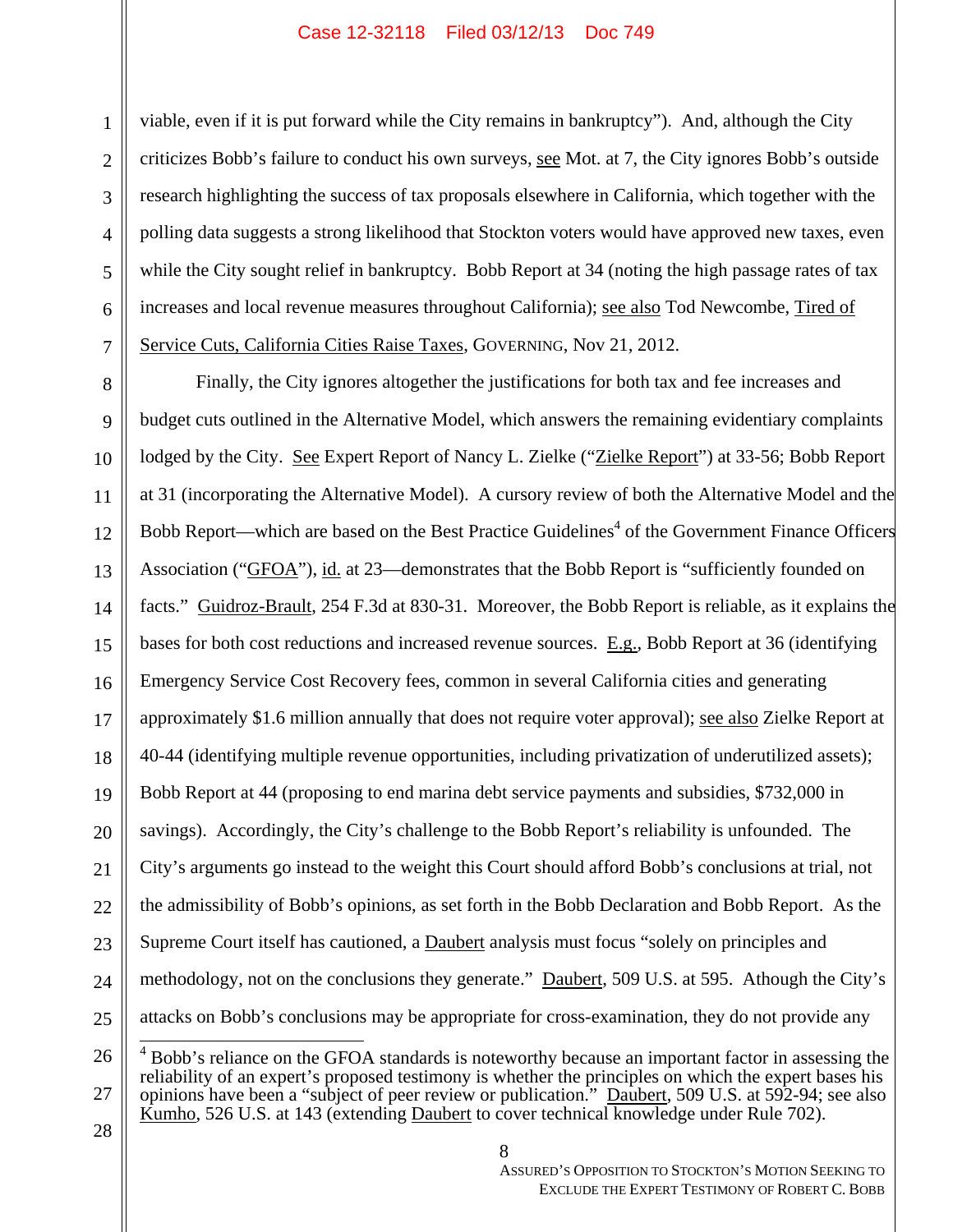|                  |     | Case 12-32118   Filed 03/12/13   Doc 749                                                                    |
|------------------|-----|-------------------------------------------------------------------------------------------------------------|
| $\,1$            |     | valid basis to exclude his testimony.                                                                       |
| $\overline{c}$   | IV. | <b>CONCLUSION</b>                                                                                           |
| 3                |     | For the foregoing reasons, the City's Daubert Motion to exclude the expert testimony of                     |
| $\overline{4}$   |     | Robert C. Bobb should be denied.                                                                            |
| 5                |     |                                                                                                             |
| $\sqrt{6}$       |     |                                                                                                             |
| $\boldsymbol{7}$ |     |                                                                                                             |
|                  |     |                                                                                                             |
| $8\,$            |     |                                                                                                             |
| $\mathbf{9}$     |     |                                                                                                             |
| $10\,$           |     |                                                                                                             |
| $11\,$           |     |                                                                                                             |
| $12\,$           |     |                                                                                                             |
| 13               |     |                                                                                                             |
| $14\,$           |     |                                                                                                             |
| 15               |     |                                                                                                             |
| 16               |     |                                                                                                             |
| $17\,$           |     |                                                                                                             |
| $18\,$           |     |                                                                                                             |
| 19               |     |                                                                                                             |
| 20               |     |                                                                                                             |
| $21\,$           |     |                                                                                                             |
| $22\,$           |     |                                                                                                             |
| $23\,$           |     |                                                                                                             |
| $24\,$           |     |                                                                                                             |
| $25\,$           |     |                                                                                                             |
| 26               |     |                                                                                                             |
| $27\,$           |     |                                                                                                             |
| $28\,$           |     | 9<br>ASSURED'S OPPOSITION TO STOCKTON'S MOTION SEEKING TO<br>EXCLUDE THE EXPERT TESTIMONY OF ROBERT C. BOBB |